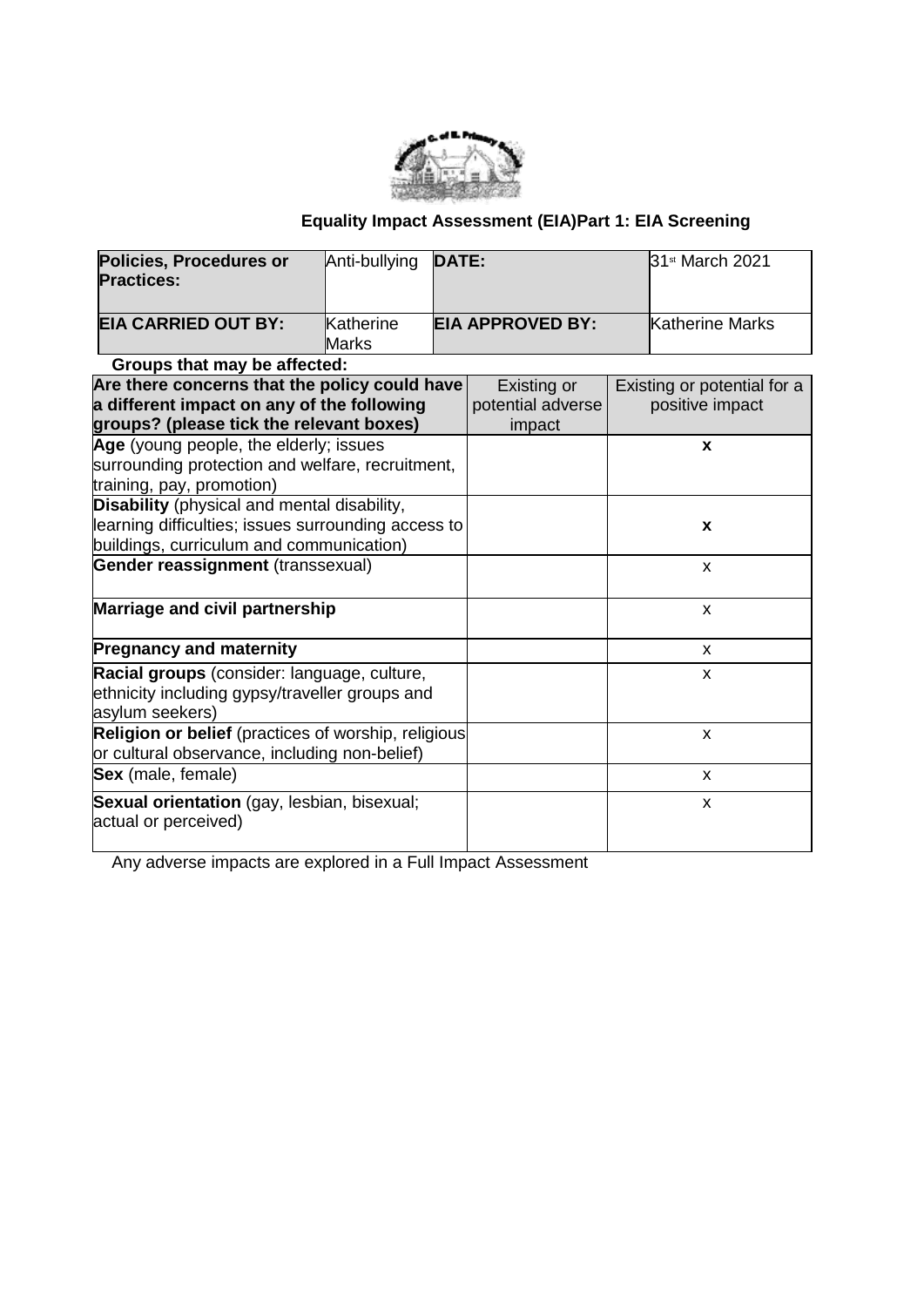## **FRENCHAY C OF E PRIMARY SCHOOL**

# **Believe, Belong, Become**

#### *Taken from Hebrews 10:24-25*

### *'And let us consider how we may spur one another on toward love and good*

*deeds'*

#### **ANTI –BULLYING POLICY A "No Worries" APPROACH**

The aim of our anti-bullying policy is to ensure that everyone can learn in a supportive caring and safe environment without fear of being bullied.

#### 1. **DEFINITION**

1. Bullying is action taken by one or more children with the deliberate intention of hurting another child, either physically or emotionally over a period of time. Bullying is not simply two children falling out with each other. This can be also be indirectly through spreading rumours or social exclusion. This can be 'face to face', as part of a group, online (cyber bullying) or without the victim being present. It involves repetition. There is an imbalance of power so that the individual has difficulty defending him/herself effectively. Bullying can be homophobic, transphobic, referring to disabled and racial abuse including online bullying or bullying via social media.

Bullying is not:

- A one off fight
- A friend sometimes being nasty
- An argument with a friend

#### 2. **VALUES**

1. Our vision 'Believe, Belong, Become' is at the heart of our school and our Anti-bullying Policy is central to fulfilling this vision. At our school we believe that bullying damages the way people feel about themselves, lowers self-esteem, increases fears for safety and may affect their life as they grow up. It is an aim for everyone to:

- Have friends
- Feel safe
- Feel able to trust one another
- Not be scared to come to school
- **Expect people to be kind**
- Not be made fun of
- Not be made to feel sad

#### 3. **Aims and objectives**

1. Bullying is wrong and damages individual children. We therefore do all we can to prevent it, by developing a school ethos in which bullying is regarded as unacceptable.

2. We aim, as a school, to produce a safe and secure environment where all can learn without anxiety.

3. This policy aims to produce a consistent school response to any bullying incidents that may occur.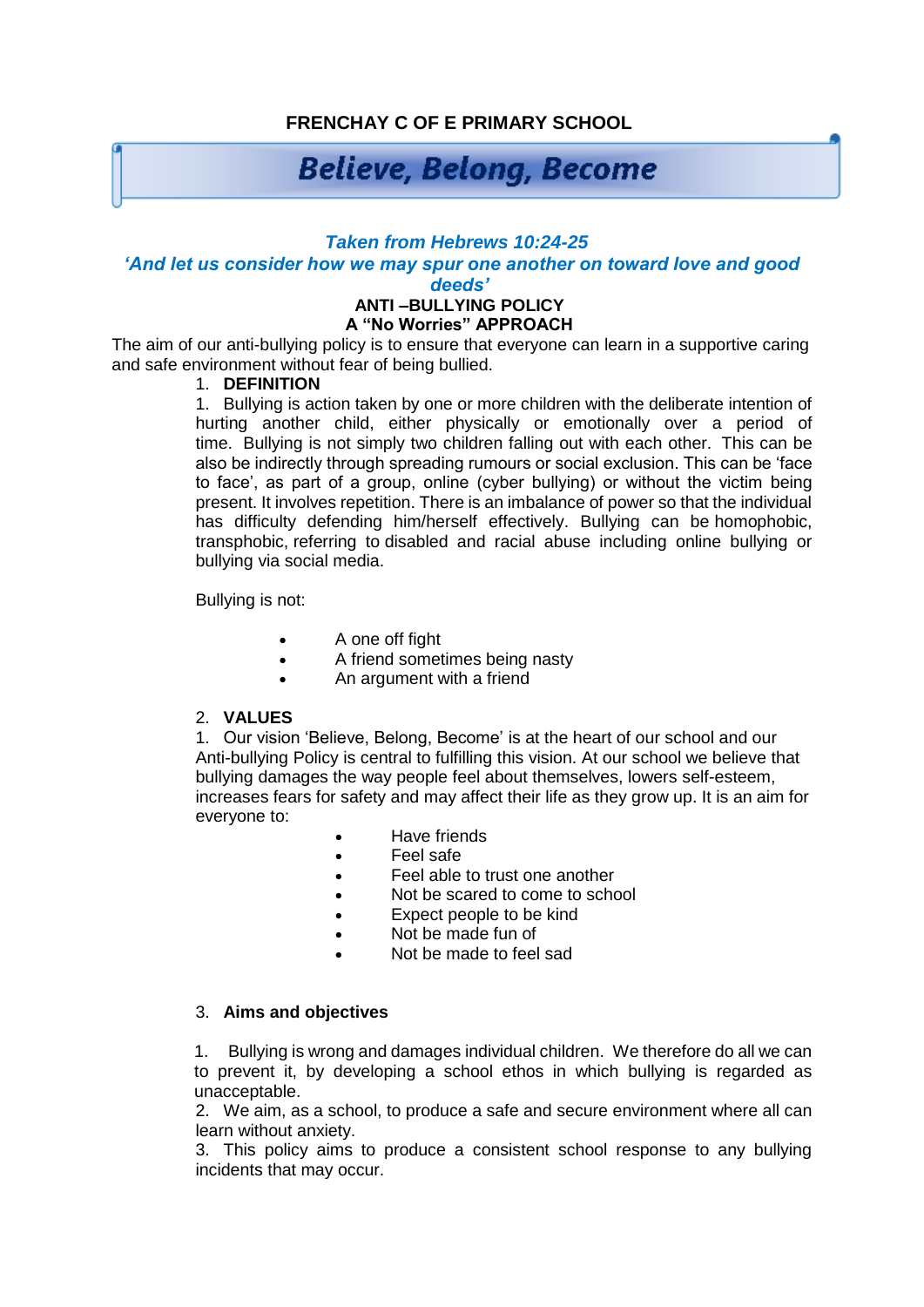4. We aim to make all those connected with the school aware of our opposition to bullying, and we make clear each person's responsibilities with regard to the zerotolerance of bullying in our school.

5. To report and record all instances of bullying with the Head teacher.

#### 4. **The role of the staff**

1. Staff in our school take all forms of bullying seriously, and intervene to prevent incidents from taking place. They keep their own records of all incidents that happen in their class and report to the Head teacher, in line with 3.5.

2. If staff witness an act of bullying, they will support the child who is being bullied. If a child is being bullied, then, after consultation with the Headteacher, the teacher informs the parents of all children involved.

3. We keep a confidential anti-bullying records via CPOMS where we record all incidents of bullying that occur on the way to and from school, either near the school or on the children's way home or to school. If any adult witnesses an act of bullying, they should record the event on CPOMS.

4. If we become aware of any bullying taking place between members of a class, we deal with the issue immediately. This may involve counselling and support for the victim of the bullying, and sanctions for the child who has carried out the bullying. We spend time talking to the child who has been bullied: we explain why the action of the child was wrong, and we endeavour to help the child change their behaviour in the future. If a child is repeatedly involved in bullying other children, we inform the Head teacher and the special needs co-ordinator if appropriate. We then invite the child's parents into the school to discuss the situation. In more extreme cases, the Head teacher may contact external support agencies such as the social services.

5. Staff attempt to support all children in their class and to establish a climate of trust and respect for all.

#### 5. **The role of the Head teacher**

1. It is the responsibility of the Head teacher to implement the school anti-bullying strategy and to ensure that all staff are aware of the school policy and know how to deal with incidents of bullying. The Head teacher reports to the governing body about the effectiveness of the anti-bullying policy on request.

2. The Head teacher ensures that all children are taught that bullying is wrong, and that it is unacceptable behaviour in this school. The Head teacher draws the attention of children to this fact at suitable moments. For example, if an incident occurs, the Head teacher may decide to use assembly as a forum in which to discuss with other children why this behaviour was wrong, and why a pupil is being punished.

3. The Head teacher ensures that all staff receive sufficient awareness and or training to be equipped to deal with all incidents of bullying.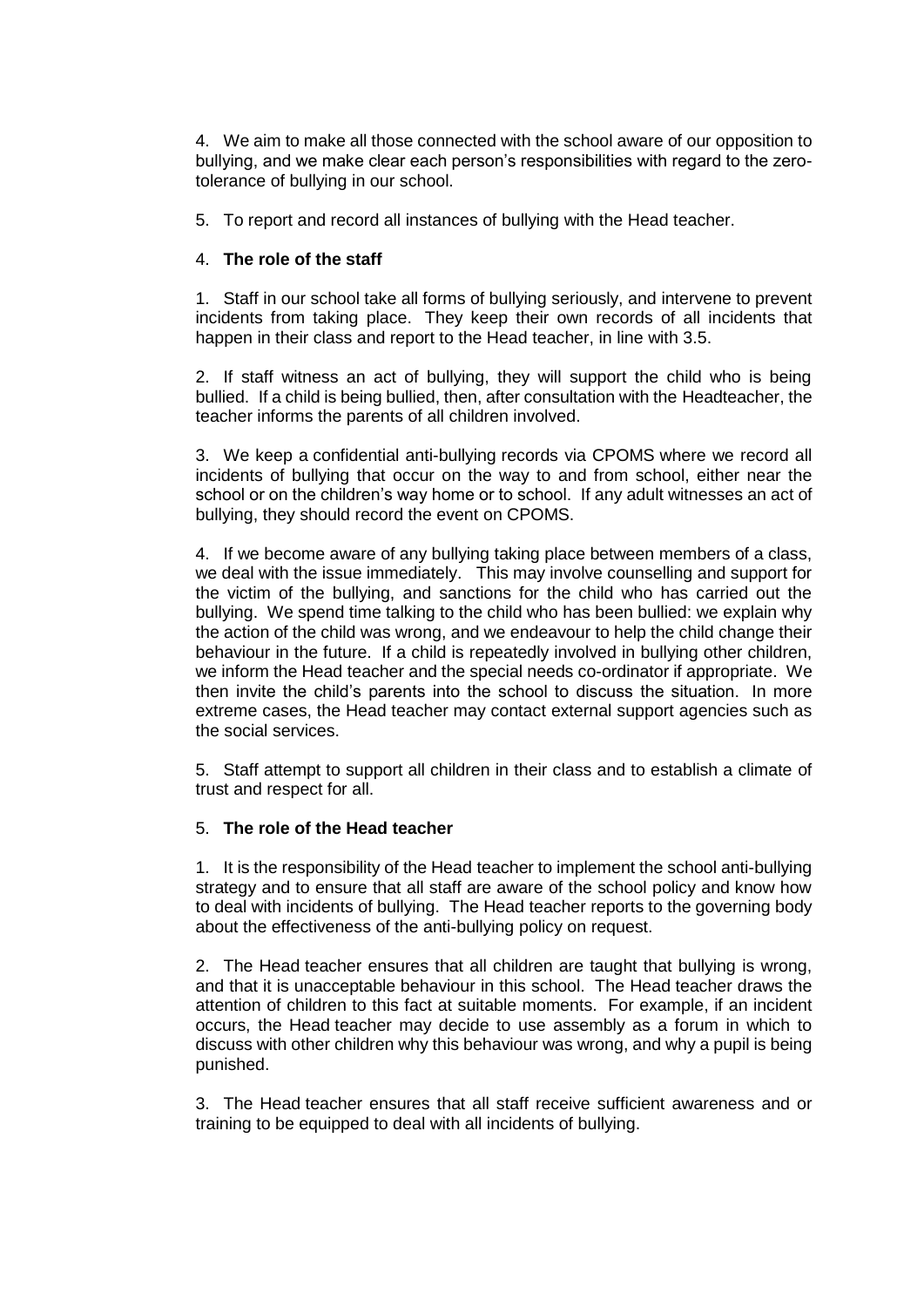4. The Head teacher sets the school climate ensuring all children feel they are important and belong to a friendly and welcoming school, bullying is far less likely to be part of their behaviour.

#### 6. **The role of governors**

1. The governing body supports the Head teacher in all attempts to eliminate bullying from our school. This policy statement makes it very clear that the governing body has a zero-tolerance approach to bullying in our school, and that any incidents of bullying that do occur are taken very seriously and dealt with appropriately. This includes incidents of children bullying children and also adults bullying adults or children.

2. The governors require the Head teacher to keep accurate records of all incidents of bullying and to report to the governors on request about the effectiveness of school anti-bullying strategies.

3. The governing body will respond within ten days to any request from a parent to investigate incidents of bullying. In all cases, the governing body notifies the Head teacher and asks him/her to conduct an investigation into the case and to report back to a representative of the governing body.

#### 7. **The role of parents**

1. Parents who are concerned that their child might be being bullied, or who suspect that their child may be the perpetrator of bullying, should contact their child's class teacher immediately.

2. Parents have a responsibility to support the school's anti-bullying policy and to actively encourage their child to be a positive member of the school.

#### 8. **Sanctions**

- 1. Loss of Golden Time linked with our Behaviour Policy.
- 2. Withdrawal from playtime.
- 3. Withdrawal from representing the school.
- 4. Withdrawal of privileges which may include after school clubs.
- 5. Referral to Head teacher.
- 6. Internal seclusion in school.
- 7. Fixed term exclusion at discretion of Head teacher.
- 8. Permanent exclusion at discretion of Head teacher.

#### 9 **Monitoring and review**

**9.1** This policy is monitored on a day-to-day basis by the Head teacher, who reports to governors about the effectiveness of the policy on request. **9.2** This anti bullying policy is the governors' responsibility and they review it's effectiveness annually.